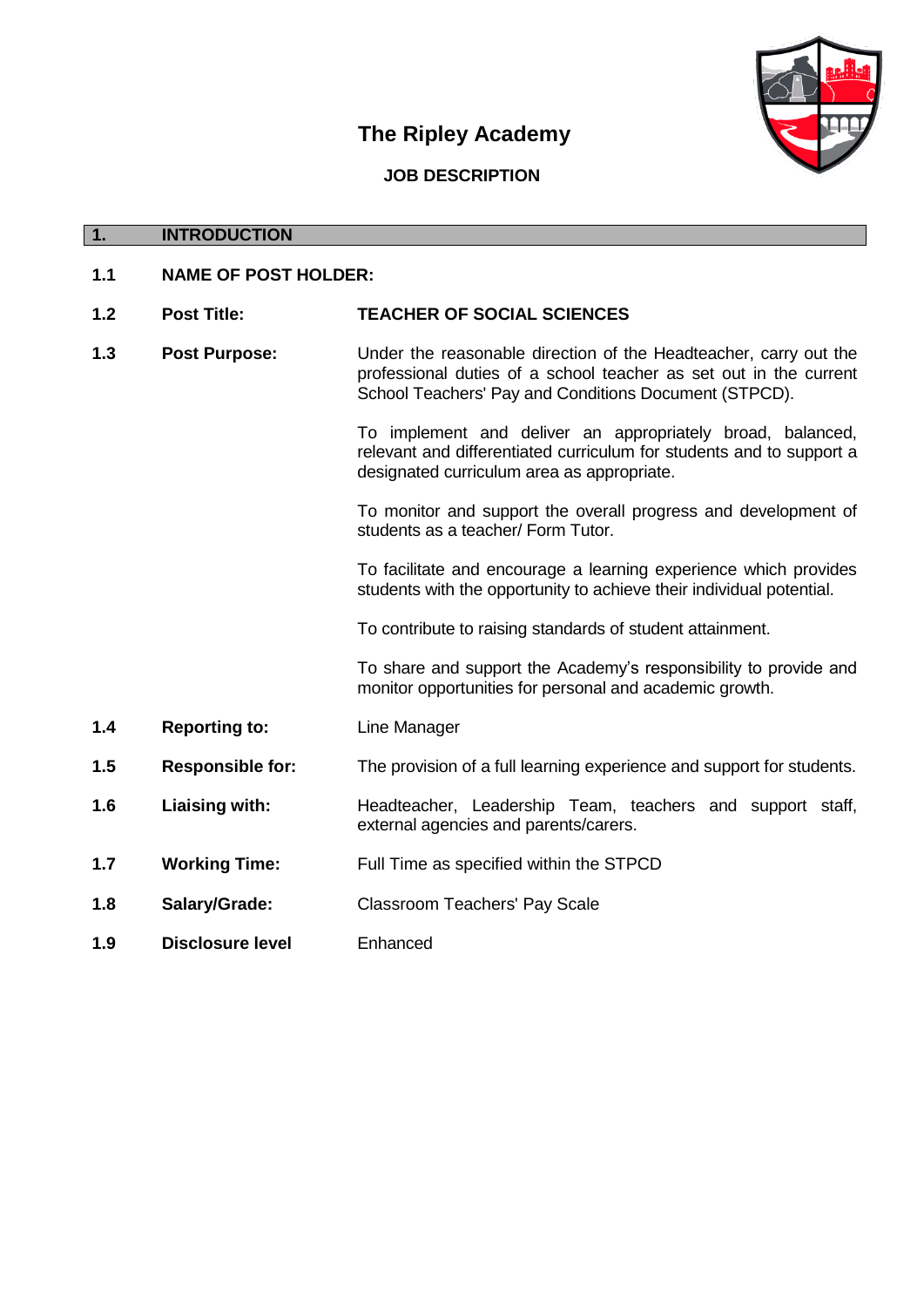

| $\overline{2}$ . | <b>TEACHING</b>                                                                                                                                                                                                         |
|------------------|-------------------------------------------------------------------------------------------------------------------------------------------------------------------------------------------------------------------------|
| $\overline{2.1}$ | To teach students according to their educational needs, including the setting<br>and marking of work to be carried out by the student in the Academy and<br>elsewhere.                                                  |
| 2.2              | To assess, record and report on the attendance, progress, development and<br>attainment of students and to keep such records as are required.                                                                           |
| 2.3              | To provide, or contribute to, oral and written assessments, reports and<br>references relating to individual students and groups of students.                                                                           |
| 2.4              | To ensure that ICT, Literacy, Numeracy are reflected in the teaching/learning<br>experience of students.                                                                                                                |
| 2.5              | To undertake a designated programme of teaching.                                                                                                                                                                        |
| 2.6              | To ensure a high quality learning experience for students which meets internal<br>and external quality standards.                                                                                                       |
| 2.7              | To prepare and update subject materials.                                                                                                                                                                                |
| 2.8              | To use a variety of delivery methods which will stimulate learning appropriate<br>to student needs and demands of the syllabus.                                                                                         |
| 2.9              | To maintain discipline in accordance with the Academy's procedures, and to<br>encourage good practice with regard to punctuality, behaviour, standards of<br>work and homework.                                         |
| 2.10             | To undertake assessment of students as requested by external examination<br>bodies, departmental and Academy procedures.                                                                                                |
| 2.11             | To mark, grade and give written/verbal and diagnostic feedback as required.                                                                                                                                             |
| 3.               | <b>OPERATIONAL/ STRATEGIC PLANNING:</b>                                                                                                                                                                                 |
| 3.1              | To assist in the development of appropriate syllabuses, resources, schemes of<br>work, marking policies and teaching strategies in the Curriculum Area and<br>Department.                                               |
| 3.2              | To contribute to the Curriculum Area and department's development plan and<br>its implementation.                                                                                                                       |
| 3.3              | To plan and prepare courses and lessons.                                                                                                                                                                                |
| 3.4              | To contribute to the whole Academy's planning activities.                                                                                                                                                               |
| 4.               | <b>CURRICULUM PROVISION:</b>                                                                                                                                                                                            |
| 4.1              | To assist the Head of Department to ensure that the curriculum area provides<br>a range of teaching which complements the Academy's strategic objectives.                                                               |
| 5.               | <b>CURRICULUM DEVELOPMENT:</b>                                                                                                                                                                                          |
| 5.1              | To assist in the process of curriculum development and change so as to<br>ensure the continued relevance to the needs of students, examining and<br>awarding bodies and the Academy's Mission and Strategic Objectives. |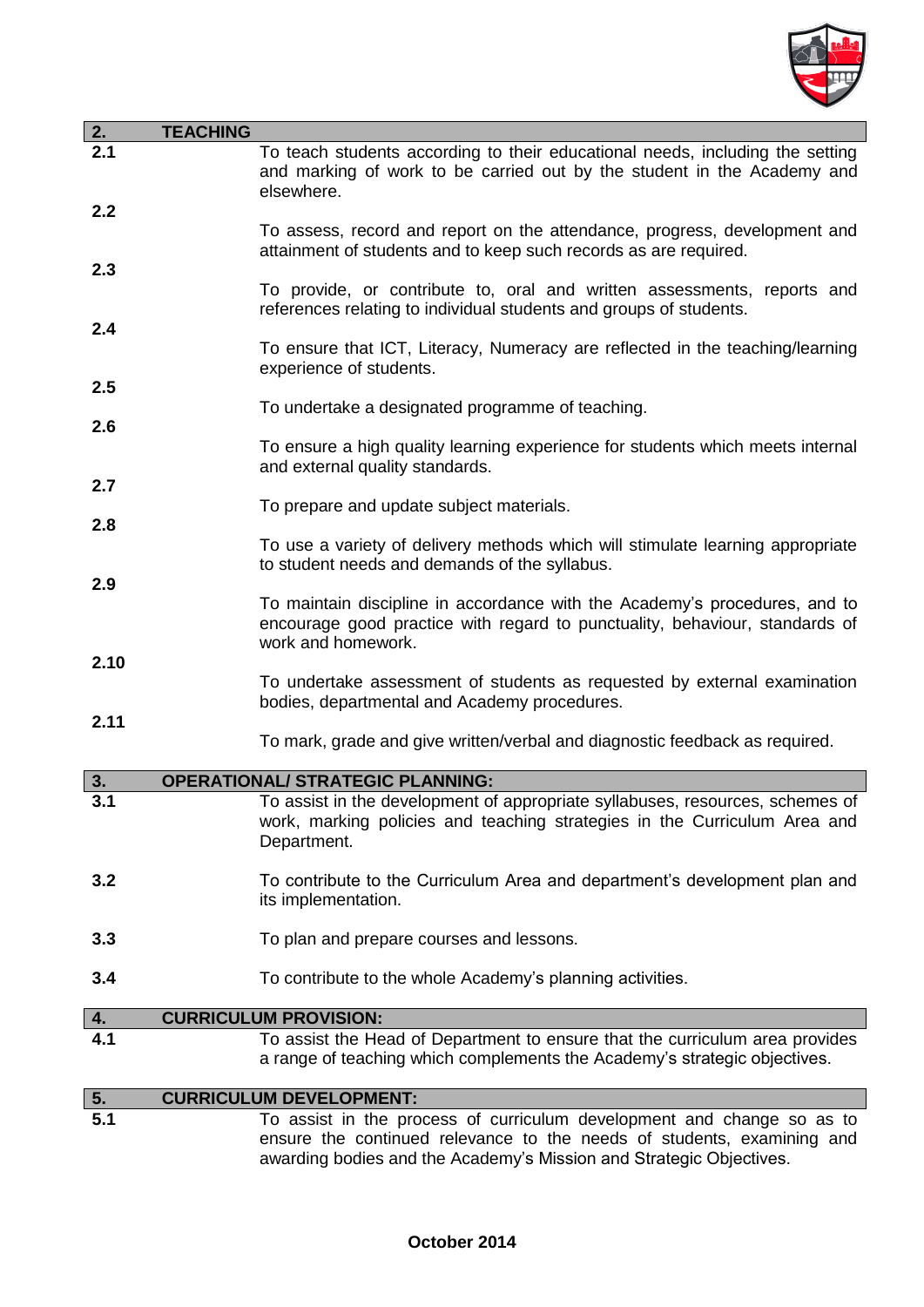

| 6.              | <b>STAFFING:</b>                                                                                                                                                                                                                                                                     |
|-----------------|--------------------------------------------------------------------------------------------------------------------------------------------------------------------------------------------------------------------------------------------------------------------------------------|
| 6.1             | To take part in the Academy's staff development programme by participating in<br>arrangements for further training and professional development.                                                                                                                                     |
| 6.2             | To continue personal development in the relevant areas including subject<br>knowledge and teaching methods.                                                                                                                                                                          |
| 6.3             | To engage actively in the Performance Management Review process.                                                                                                                                                                                                                     |
| 6.4             | To ensure the effective/efficient deployment of classroom support.                                                                                                                                                                                                                   |
| 6.5             | To work as a member of a designated team and to contribute positively to<br>effective working relations within the Academy.                                                                                                                                                          |
|                 | <b>QUALITY ASSURANCE:</b>                                                                                                                                                                                                                                                            |
| $\frac{7}{7.1}$ | To help to implement Academy quality procedures and to adhere to those.                                                                                                                                                                                                              |
| 7.2             | To contribute to the process of monitoring and evaluation of the curriculum<br>area/department in line with agreed Academy procedures, including evaluation<br>against quality standards and performance criteria. To seek/implement<br>modification and improvement where required. |
| 7.3             | To review from time to time methods of teaching and programmes of work.                                                                                                                                                                                                              |
| 7.4             | To take part, as may be required, in the review, development and management<br>of activities relating to the curriculum, organisation and pastoral functions of<br>the Academy.                                                                                                      |
| 8.              | <b>MANAGEMENT INFORMATION:</b>                                                                                                                                                                                                                                                       |
| 8.1             | To maintain appropriate records and to provide relevant accurate and up-to<br>date information for MIS, registers, etc.                                                                                                                                                              |
| 8.2             | To complete the relevant documentation to assist in the tracking of students.                                                                                                                                                                                                        |
| 8.3             | To track student progress and use information to inform teaching and learning.                                                                                                                                                                                                       |
| 9.              | <b>COMMUNICATIONS &amp; LIAISON:</b>                                                                                                                                                                                                                                                 |
| 9.1             | To communicate effectively with the parents of students as appropriate.                                                                                                                                                                                                              |
| 9.2             | Where appropriate, to communicate and co-operate with persons or bodies<br>outside the Academy.                                                                                                                                                                                      |
| 9.3             | To follow agreed policies for communications in the Academy.                                                                                                                                                                                                                         |
| 9.4             | To take part in liaison activities such as parents' evenings, review days and<br>liaison events with partner schools.                                                                                                                                                                |
| 9.5             | To contribute to the development of effective subject links with external<br>agencies.                                                                                                                                                                                               |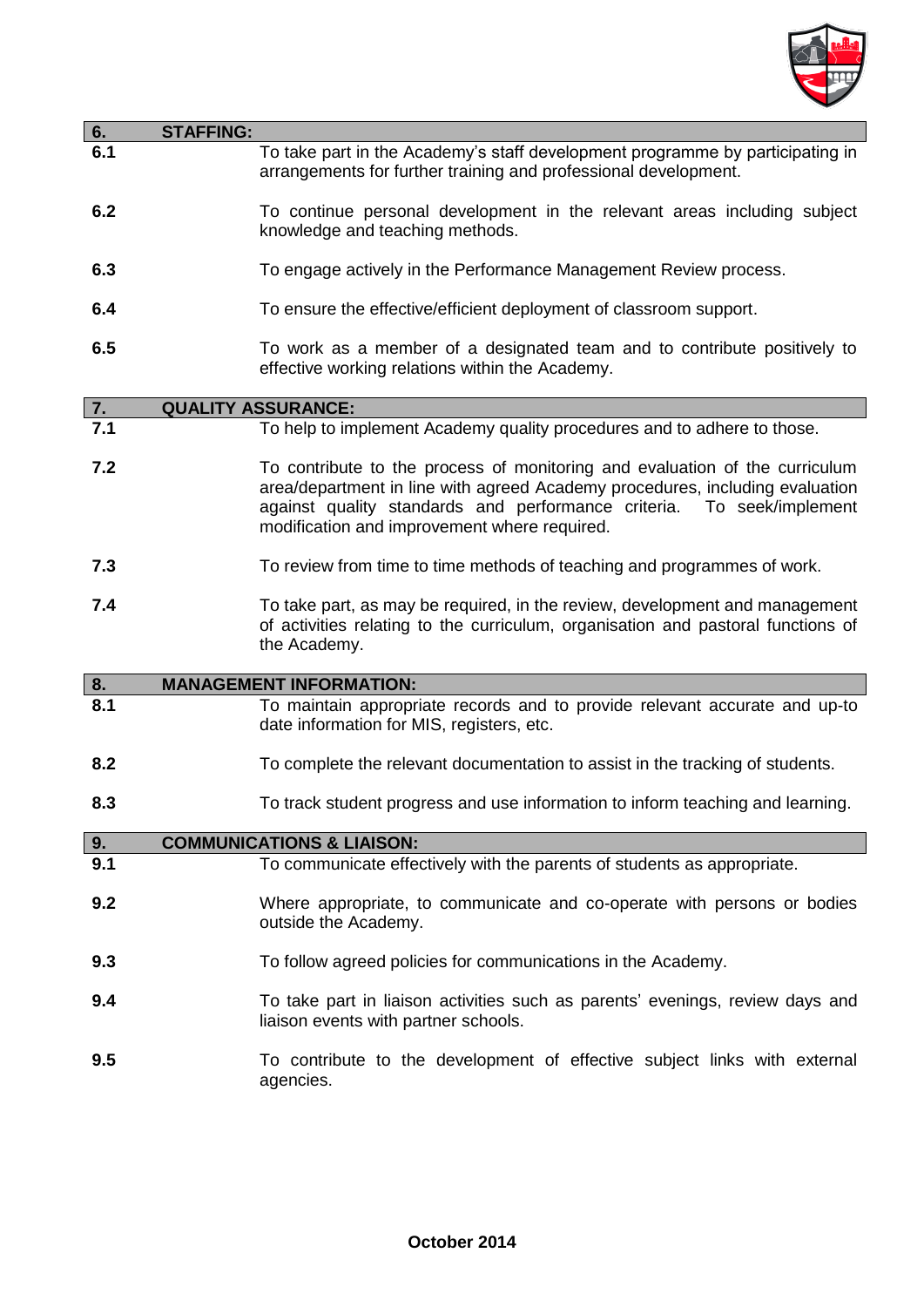

| 10.          | <b>MANAGEMENT OF RESOURCES:</b>                                                                                                                                                                                   |
|--------------|-------------------------------------------------------------------------------------------------------------------------------------------------------------------------------------------------------------------|
| 10.1         | To contribute to the process of the ordering and allocation of equipment and<br>materials.                                                                                                                        |
| 10.2         | To assist the Head of Department to identify resource needs and to contribute<br>to the efficient/effective use of physical resources.                                                                            |
| 10.3         | To co-operate with other staff to ensure a sharing and effective usage of<br>resources to the benefit of the Academy, department and the students.                                                                |
| $\boxed{11}$ | <b>PASTORAL SYSTEM:</b>                                                                                                                                                                                           |
| 11.1         | To be a Form Tutor to an assigned group of students.                                                                                                                                                              |
| 11.2         | To promote the general progress and well-being of individual students and of<br>the Form Tutor Group as a whole.                                                                                                  |
| 11.3         | To liaise with a Head of House to ensure the implementation of the Academy's<br>Pastoral System.                                                                                                                  |
| 11.4         | To register students, accompany them to assemblies, encourage their full<br>attendance at all lessons and their participation in other aspects of Academy<br>life.                                                |
| 11.5         | To evaluate and monitor the progress of students and keep up-to-date student<br>records as may be required.                                                                                                       |
| 11.6         | To contribute to the preparation of action plans and progress files and other<br>reports.                                                                                                                         |
| 11.7         | To alert the appropriate staff to problems experienced by students and to make<br>recommendations as to how these may be resolved.                                                                                |
| 11.8         | To communicate as appropriate, with the parents of students and with persons<br>or bodies outside the Academy concerned with the welfare of individual<br>students, after consultation with the appropriate staff |
| 11.9         | To contribute to PSHE and citizenship and enterprise according to Academy<br>policy.                                                                                                                              |
| 11.10        | To apply the Behaviour Management systems so that effective learning can<br>take place.                                                                                                                           |
| $12.$        | <b>ACADEMY ETHOS:</b>                                                                                                                                                                                             |
| 12.1         | To play a full part in the life of the Academy community, to support its<br>distinctive mission and ethos and to encourage staff and students to follow this<br>example.                                          |
| 12.2         | To support the Academy in meeting its legal requirements for worship.                                                                                                                                             |
| 12.3         | To promote actively the Academy's corporate policies.                                                                                                                                                             |
| 12.4         | To comply with the Academy's Health and Safety policy and undertake risk<br>assessments as appropriate.                                                                                                           |